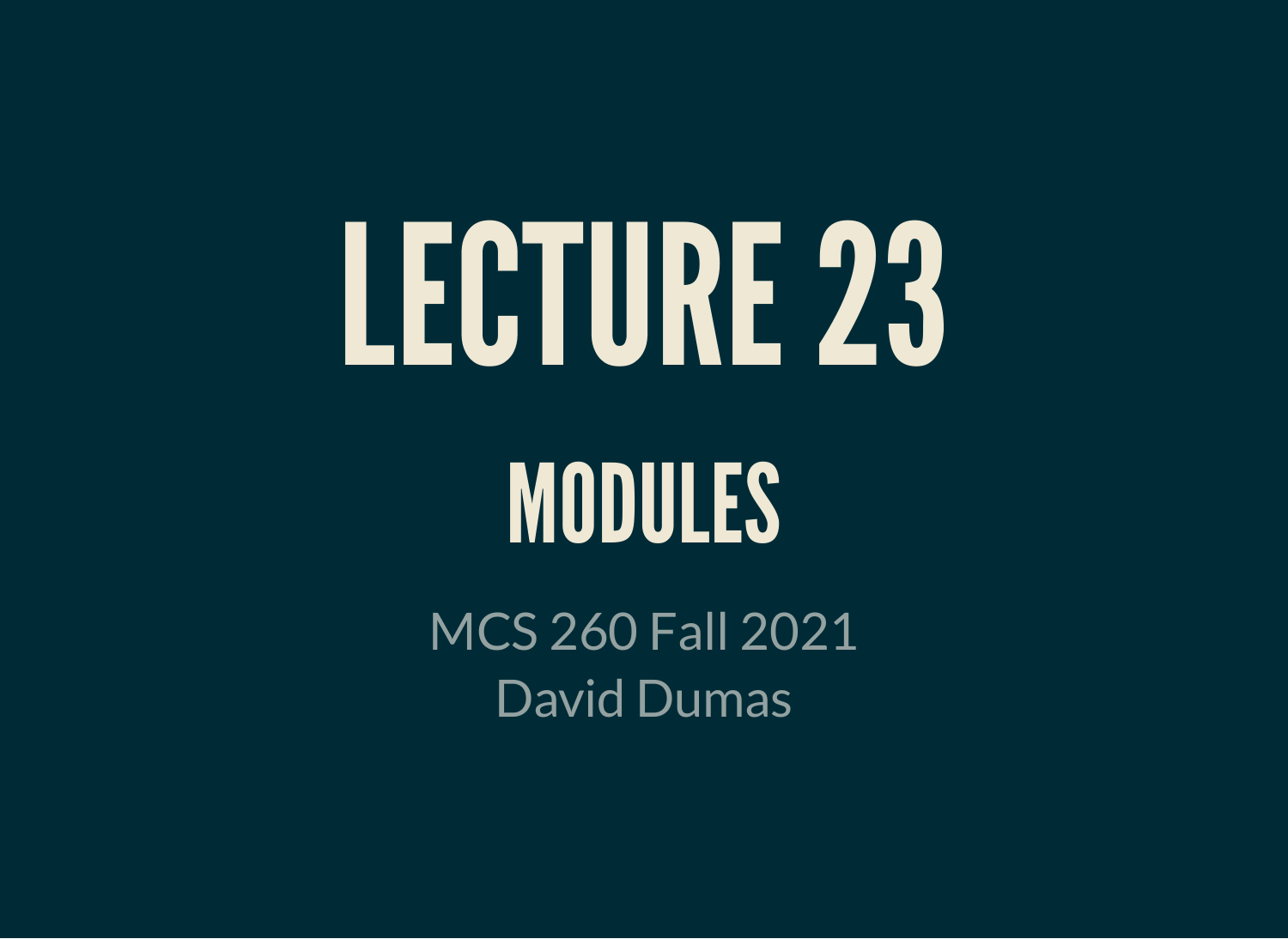## REMINDERS

- Read the homework and worksheet solutions!
- Homework 8 posted, due Tuesday at 10am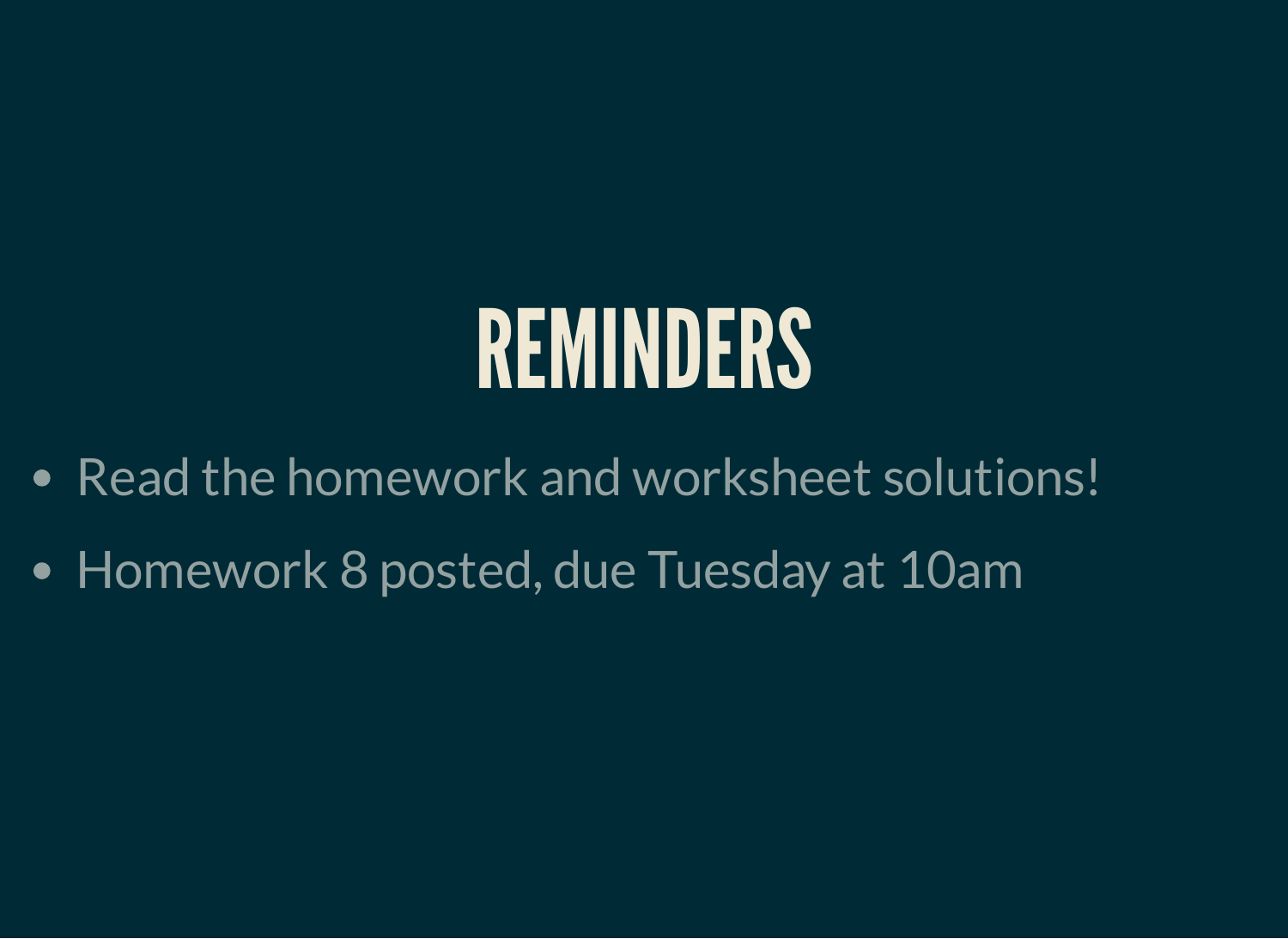### WHAT MODULES DO

A complex Python program usually has many lines.

- Keeping them in one file is quite limiting. Very long source files are hard to navigate and understand.
- **Modules** are Python's solution. They let you spread code across multiple files.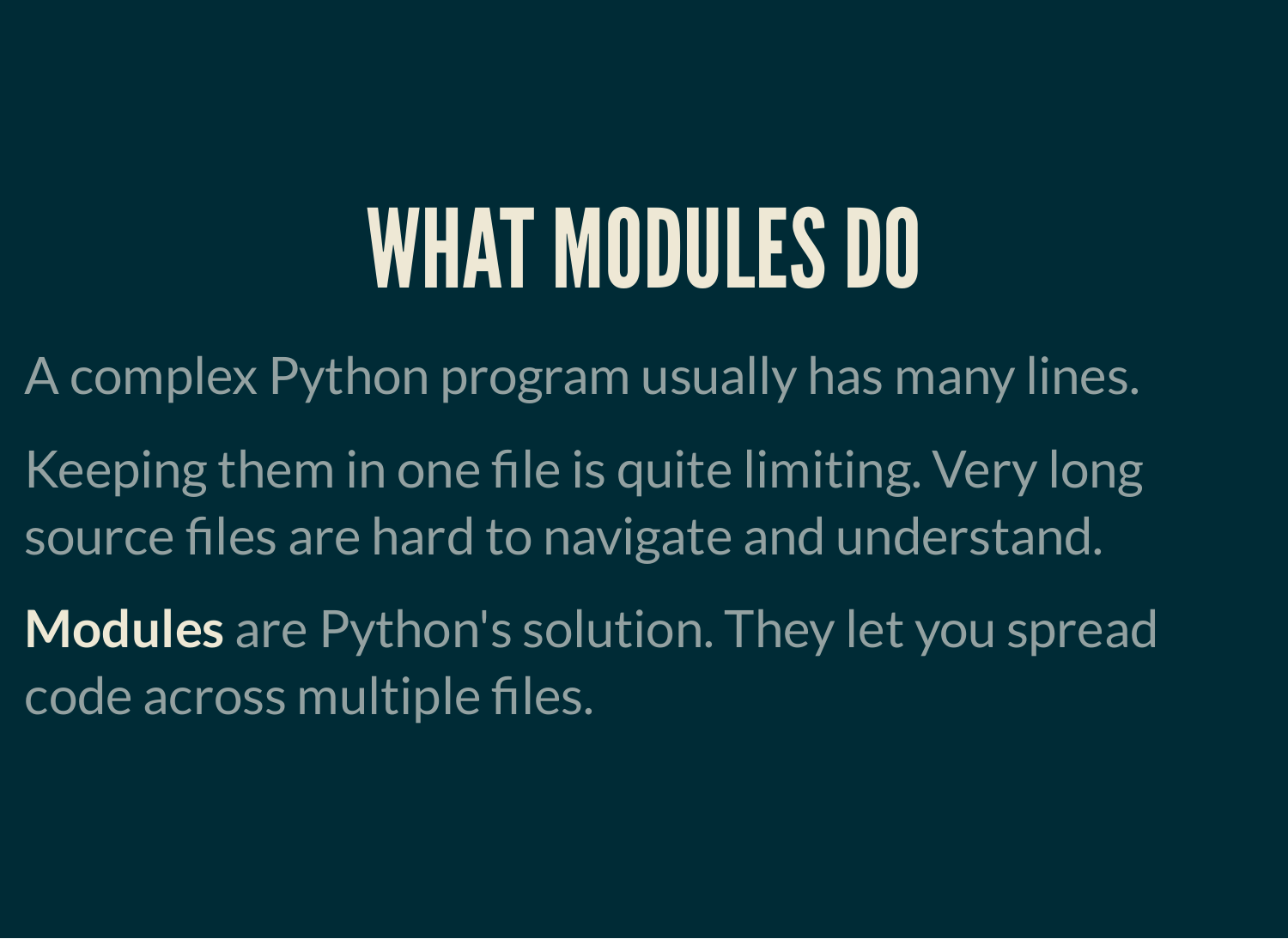### MODULES SO FAR

We discussed a number a modules that are part of Python's *standard library*, meaning they are always available.

e.g. sys, os, math, random, json, csv

You use import MODULENAME to make available, then MODULENAME.funcname(...args...).

#### **import** os

```
if os.path.exists("out.dat"):
     print("Error: out.dat already exists")
     exit(1)
```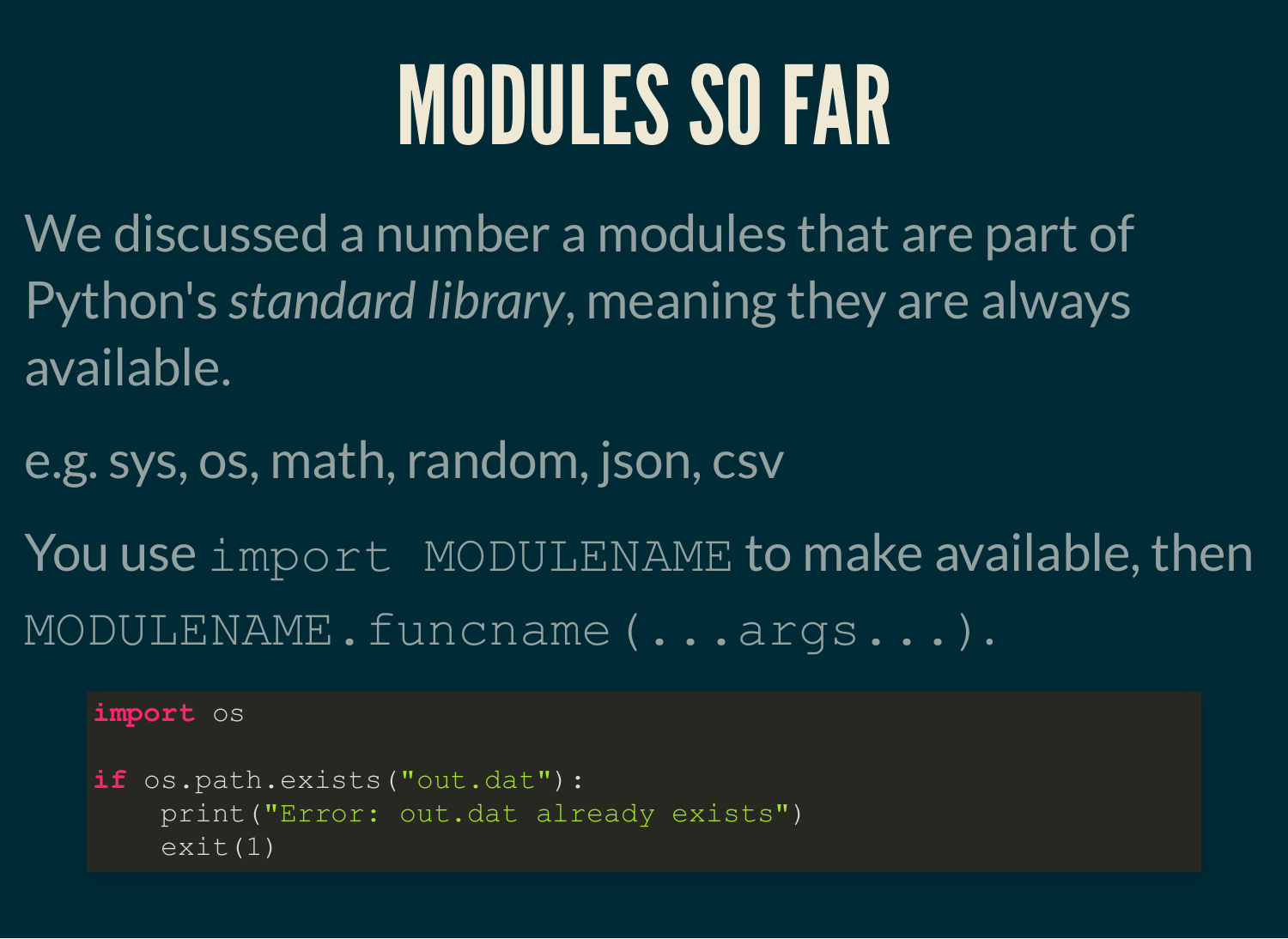#### MAKING YOUR OWN MODULE

**import** *foo*

- will look for a module named "foo" in the current directory and several other places. The list of places is stored in sys.path.
- For example if  $f \circ \circ P$ , py exists in the current directory, it will be imported by this command.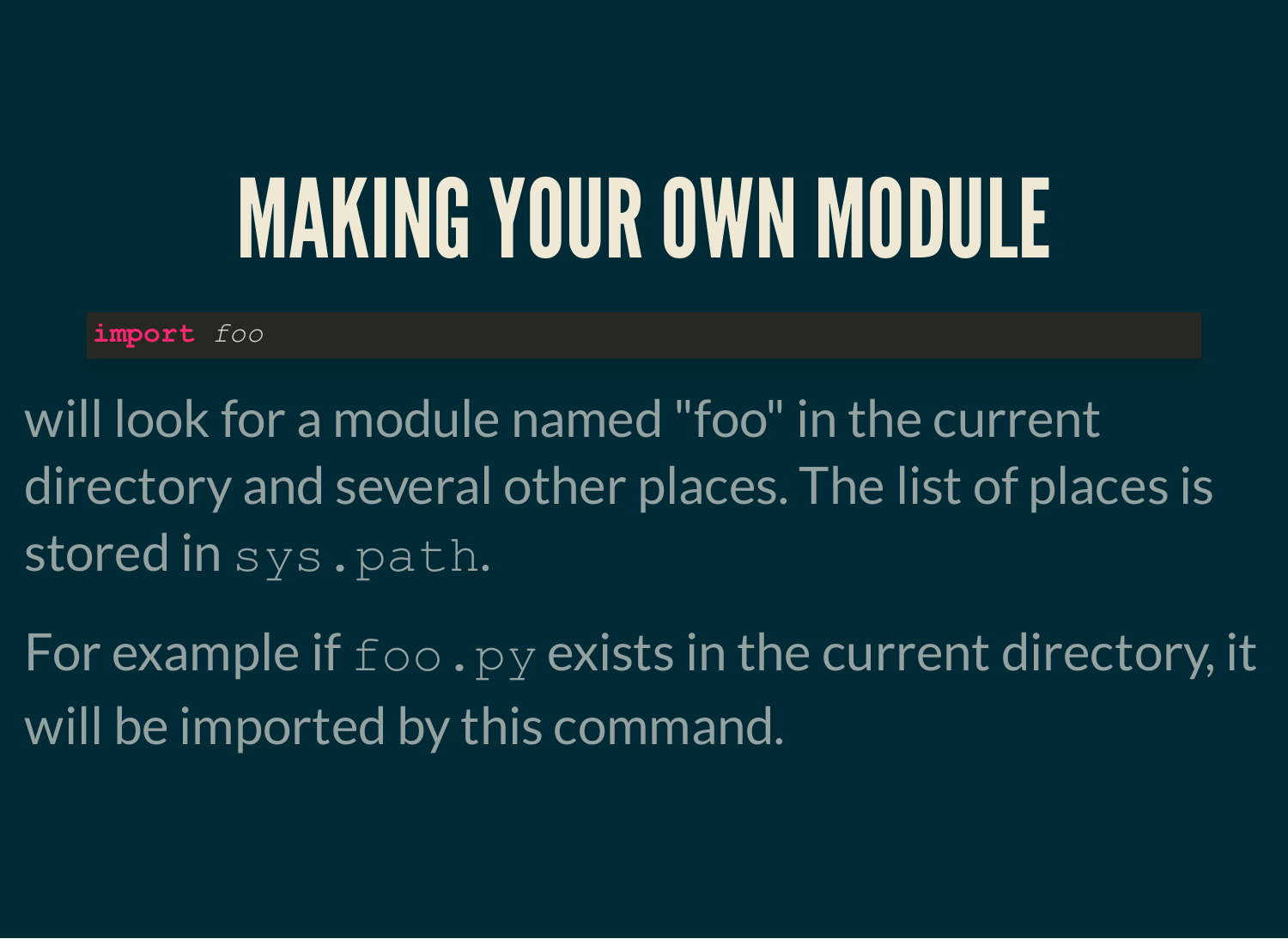### WHAT IMPORTING MEANS

Functions and variables from the module are made available with the module name as a prefix, e.g.  $dot($ ) becomes foo.doit().

Code in the module outside any function is executed. Usually, files designed to be used as modules have no code other than functions and global variables.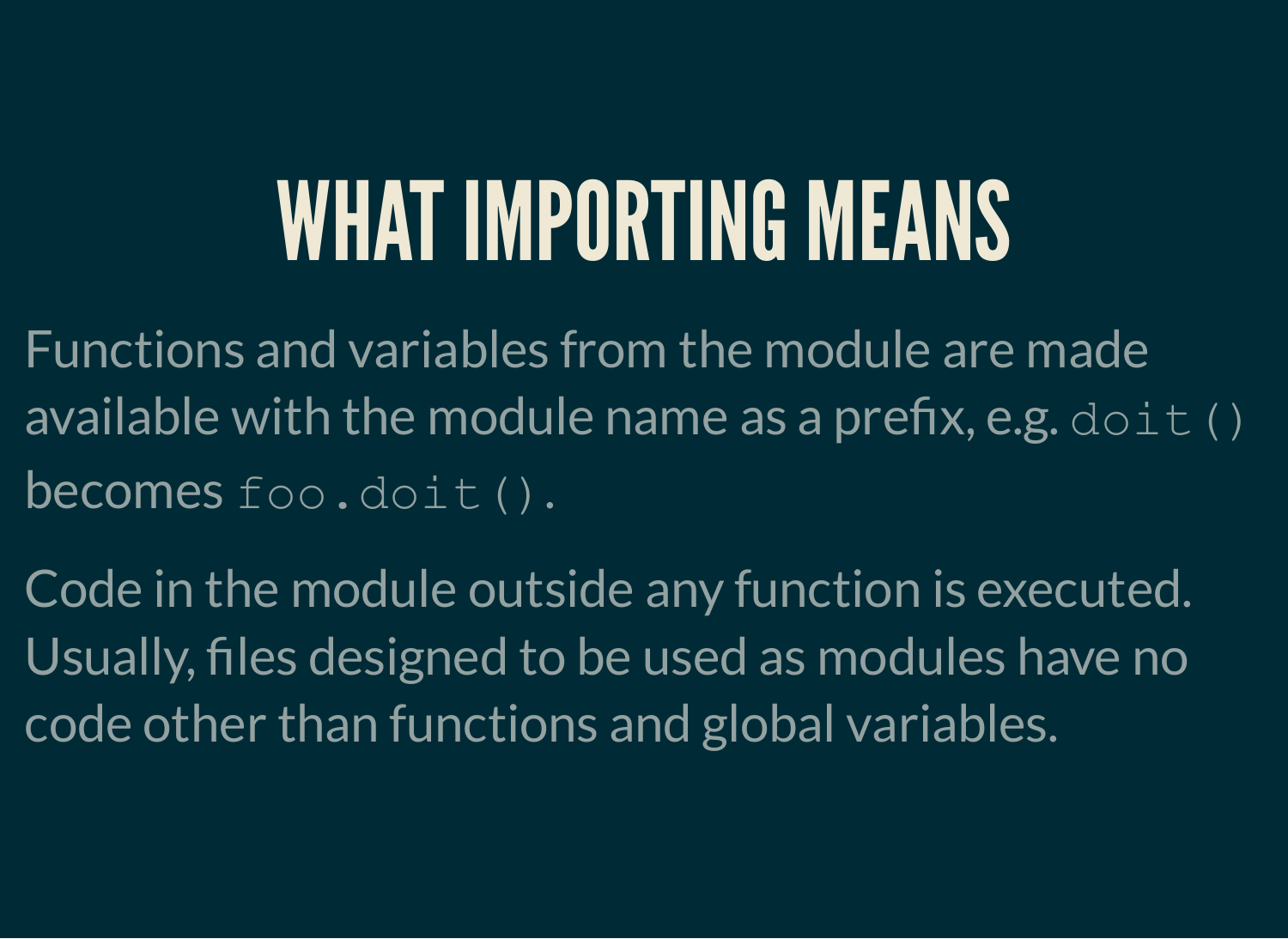#### EXAMPLE: DICE ROLLING MODULE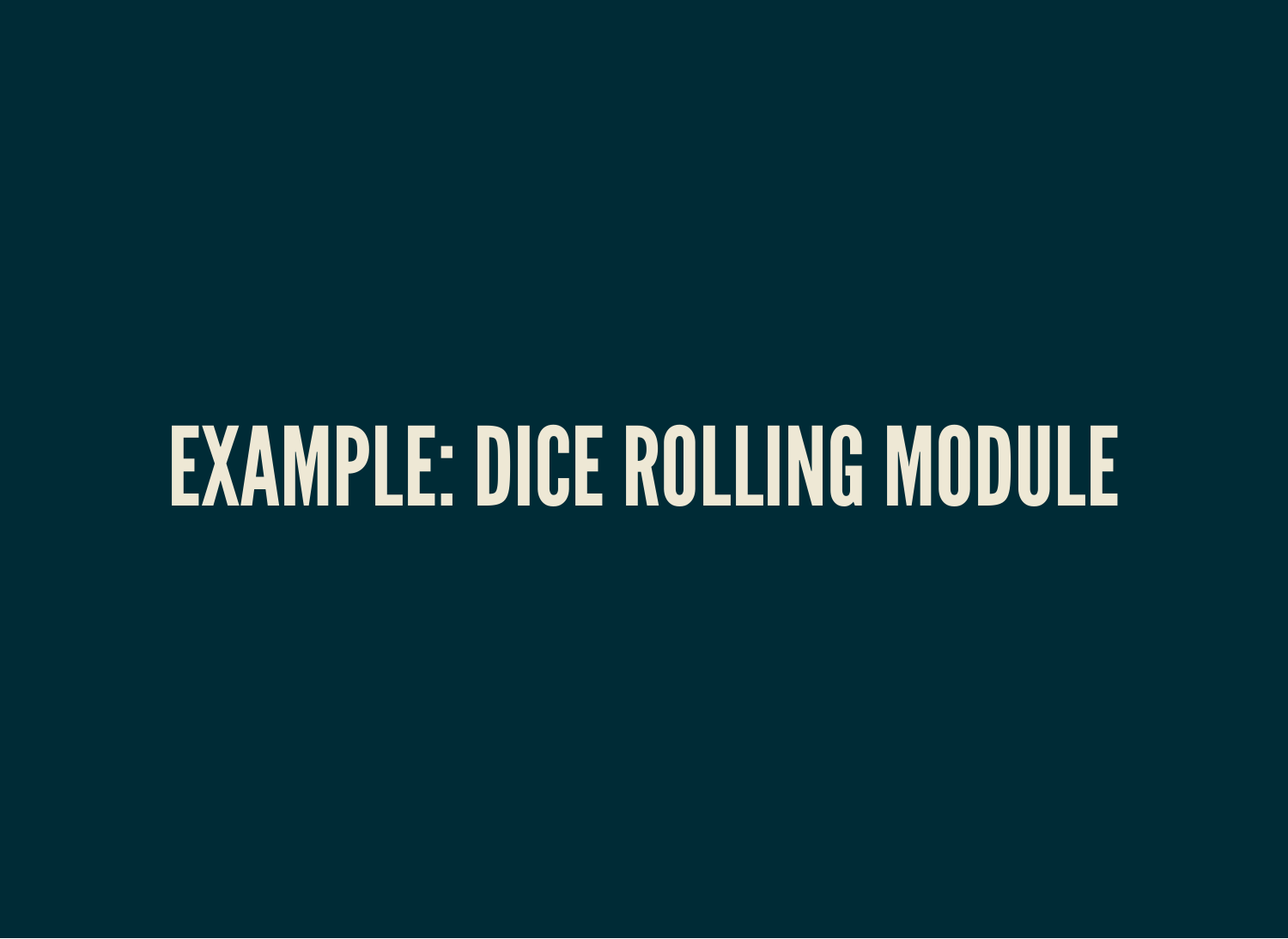## WHY TO USE MODULES

- **Reusability**: The same module can be used by many programs.
- **Isolation**: No conflict between function and var names in module and those in program.
- **Implementation hiding**: Can substitute any module which accomplishes the same tasks (e.g. more efficiently) with no change to main program.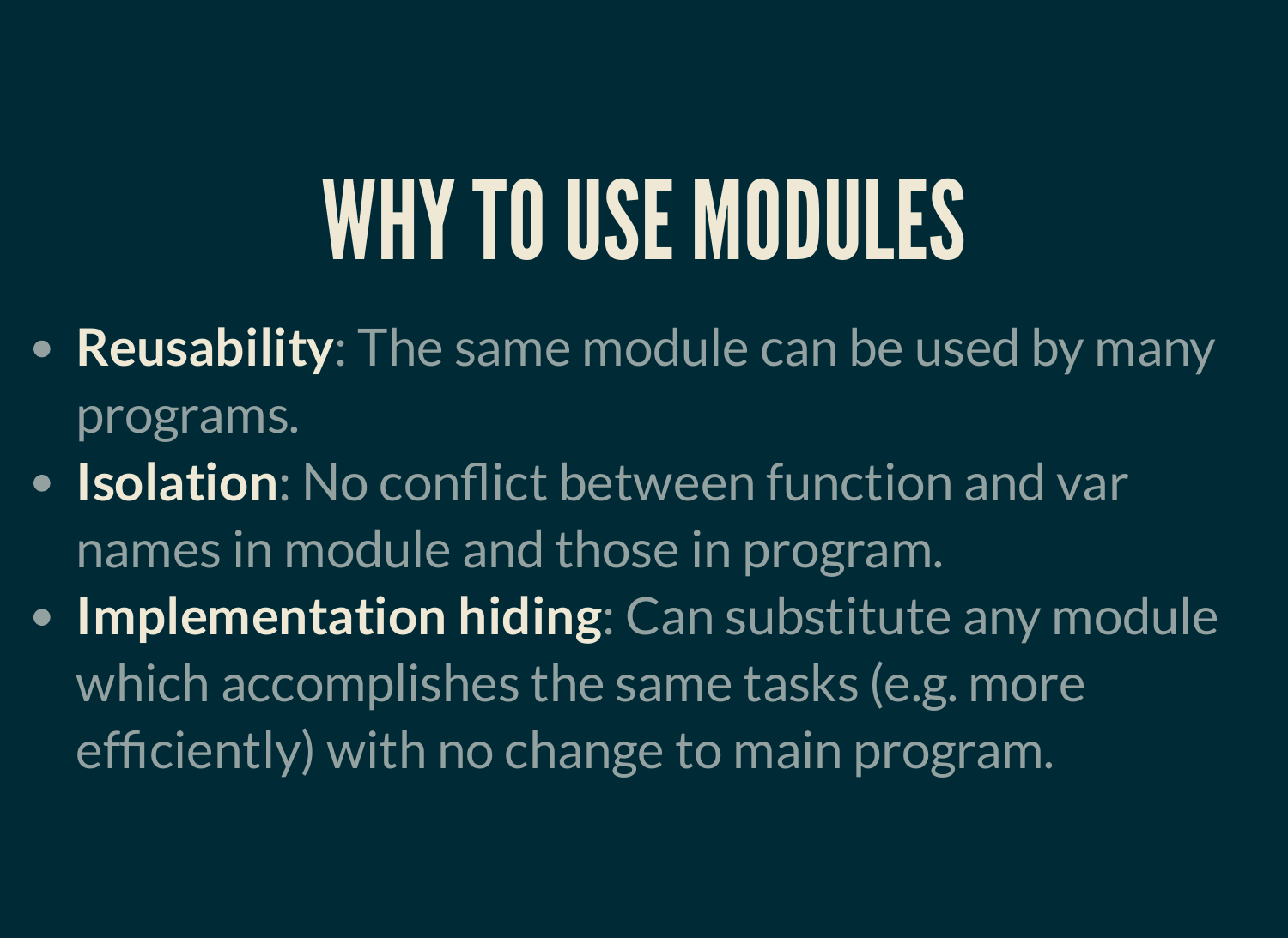### WHAT TO MOVE INTO A MODULE

- Functions with related purpose.
- Functions that call each other, but nothing from the rest of the program.
- Functions whose purpose is significantly more general from the program you are developing.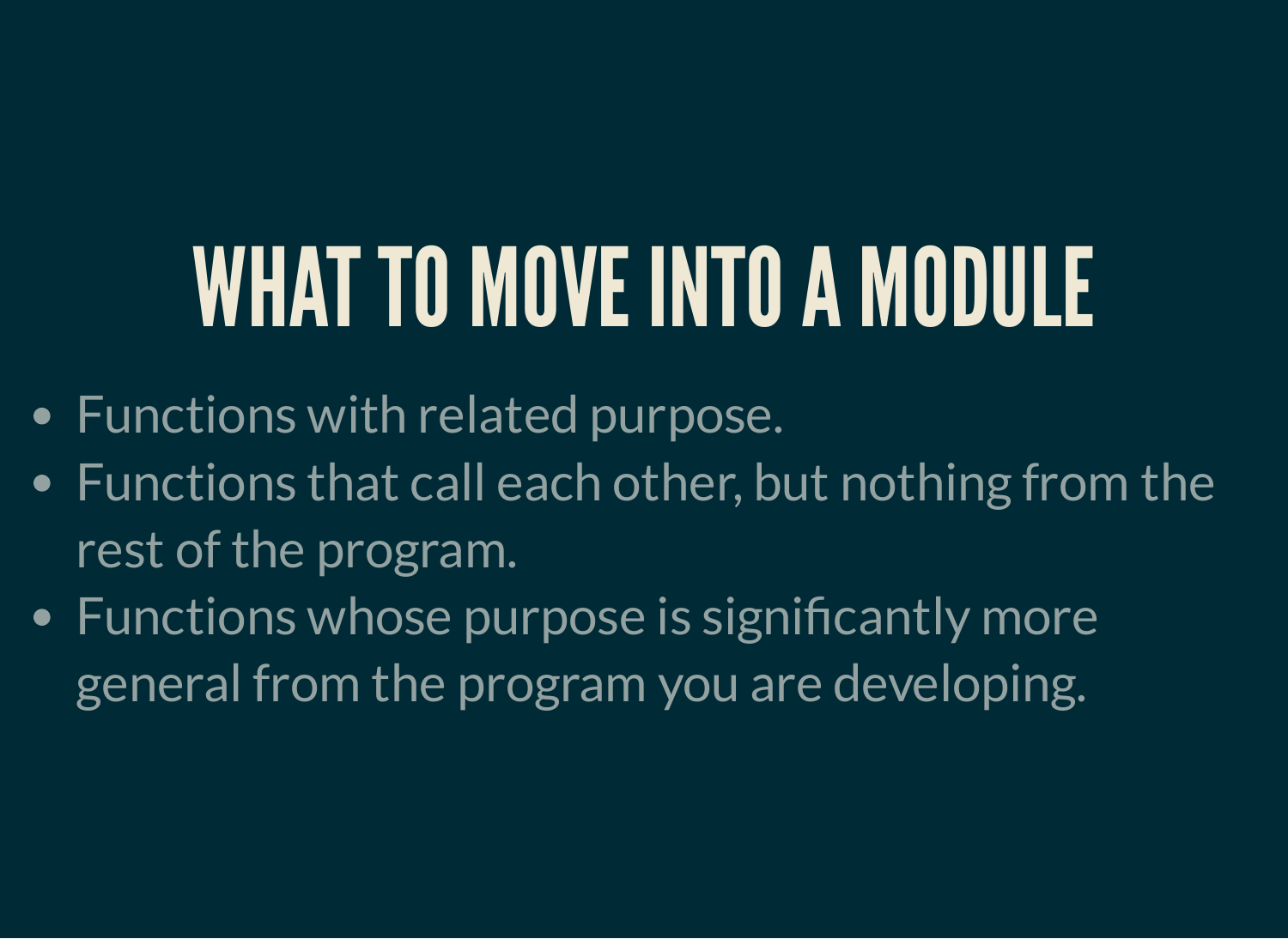#### OTHERIMPORTSYNTAX

If you want to, it is possible to import a few functions from a module into the global namespace, i.e. so the module name need not be used when calling them.

**import** random

print ("Random digit: ", random.randint (0,9))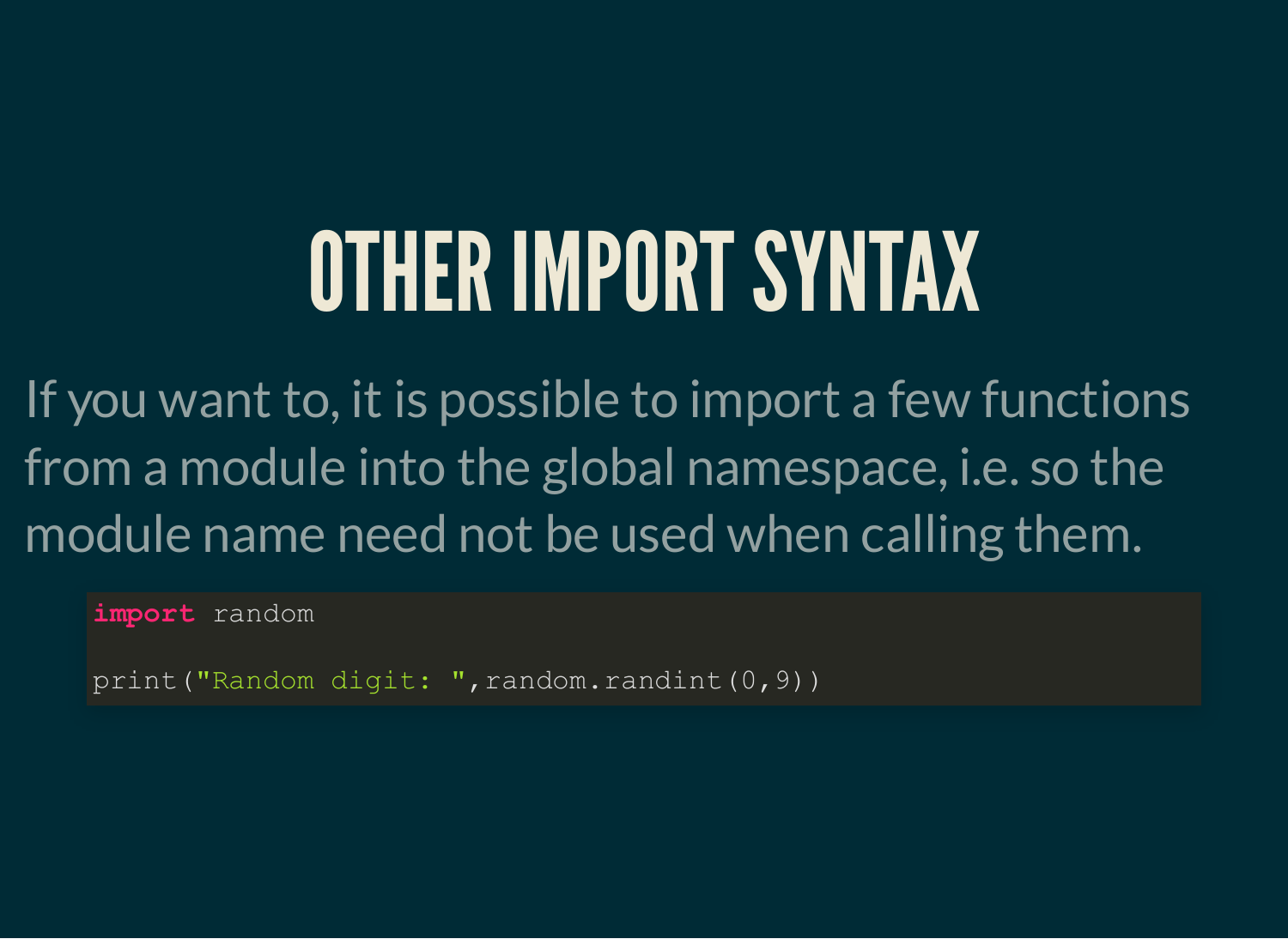#### OTHERIMPORTSYNTAX

If you want to, it is possible to import a few functions from a module into the global namespace, i.e. so the module name need not be used when calling them.

**from** random **import** randint

print("Random digit: ", randint(0,9))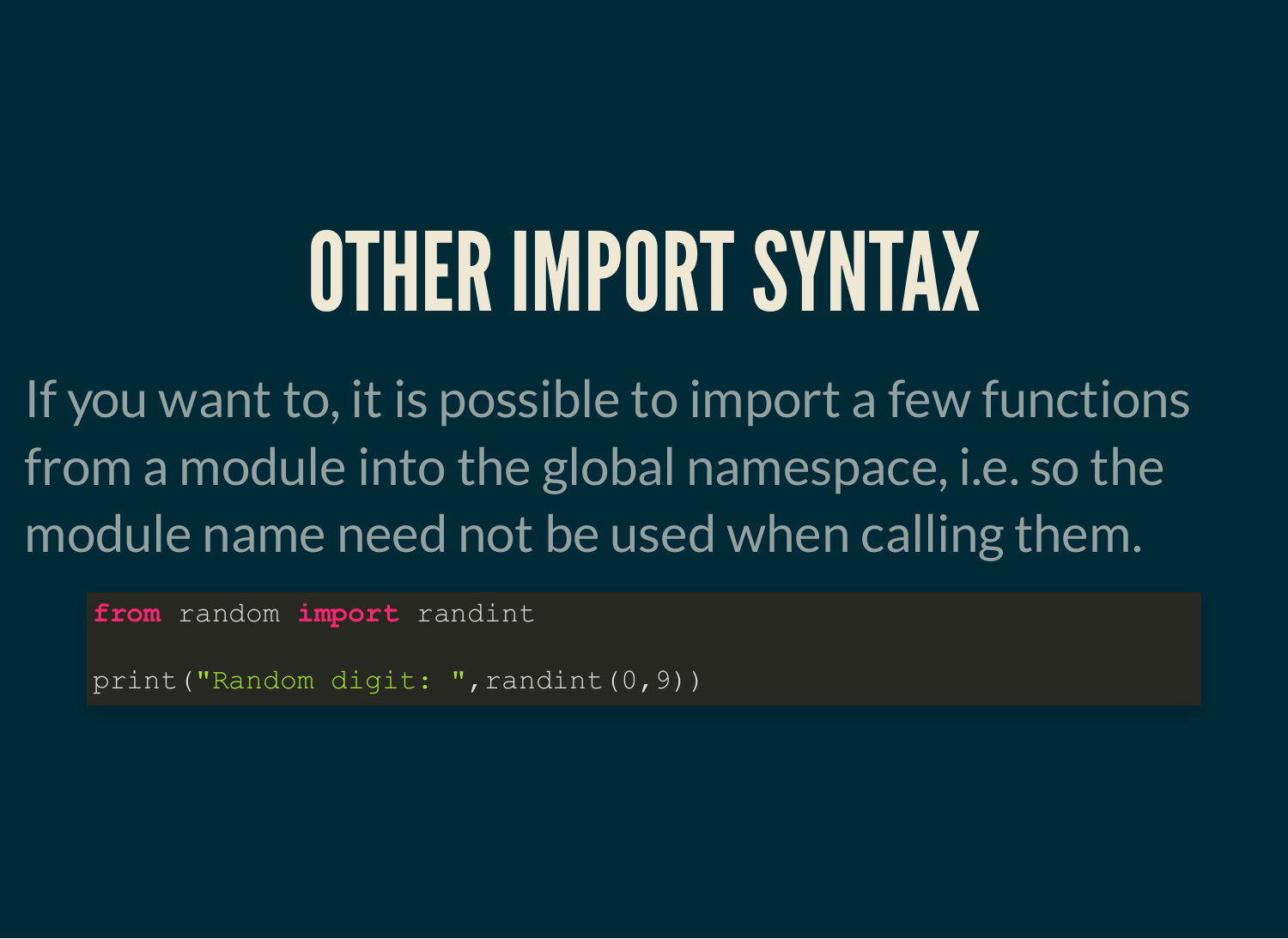#### Import single name to global namespace:

**from** *module* **import** *name*

#### Import multiple names to global namespace:

**from** *module* **import** *name0, name1, name2*

#### Import all names to global namespace:

**from** *module* **import** \*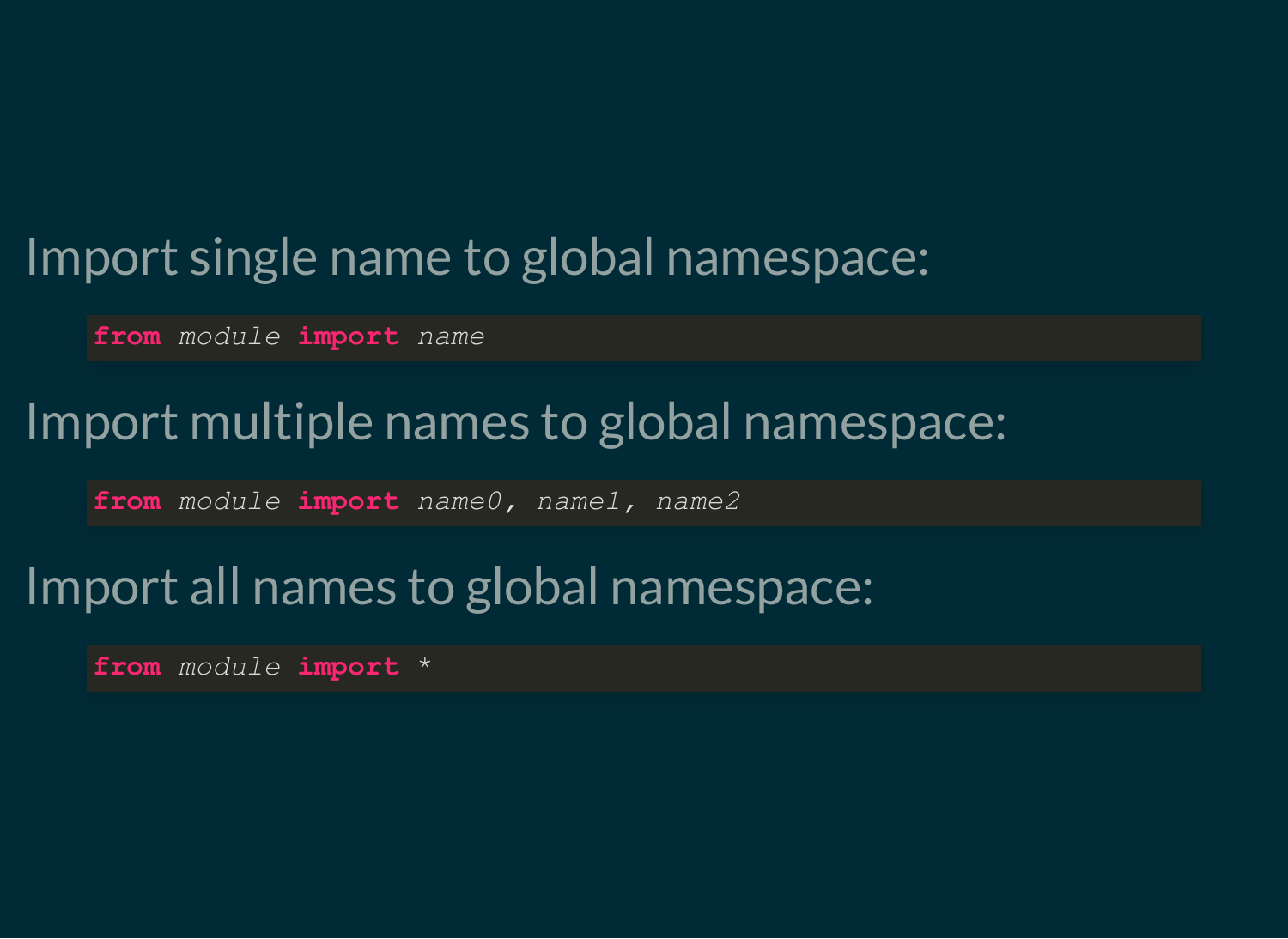## ADVICE

import foo is almost always better than from foo import ...



You are not allowed to use from foo import ... in code submitted to MCS 260 assignments.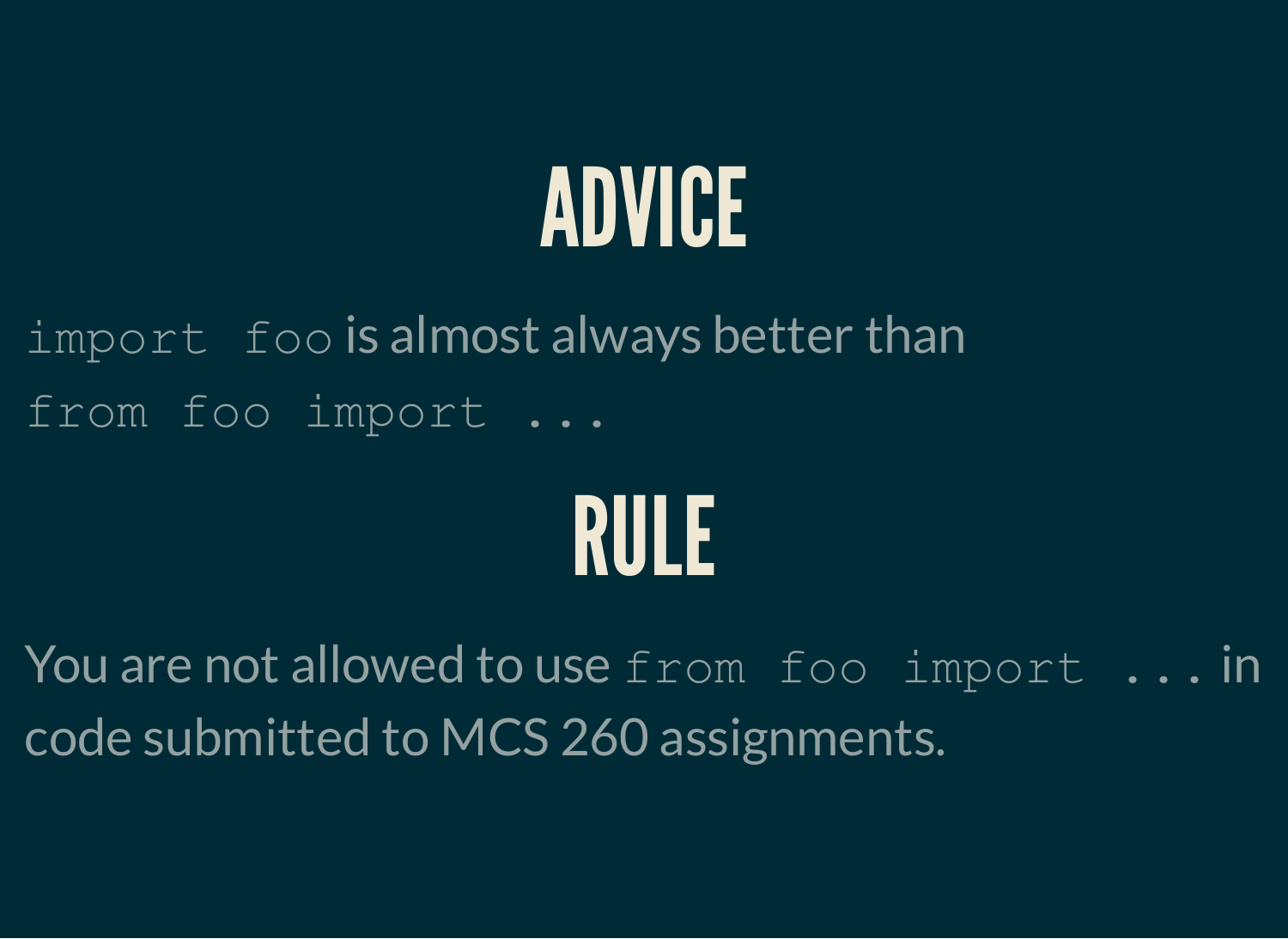# PROGRAMS THAT WORK AS MODULES

It is convenient to write programs that do something when run on their own, but which only define functions when imported. This makes it easier to test functions in the REPL, for example.

```
def f(x):
      """polynomial function"""
     \text{return } 2.0 \times x \times x \times 3 - 3.0 \times x \times x \times 2# Main loop
for i in range(11):
     t = i/10print("f({}) = {}".format(t,f(t)))
```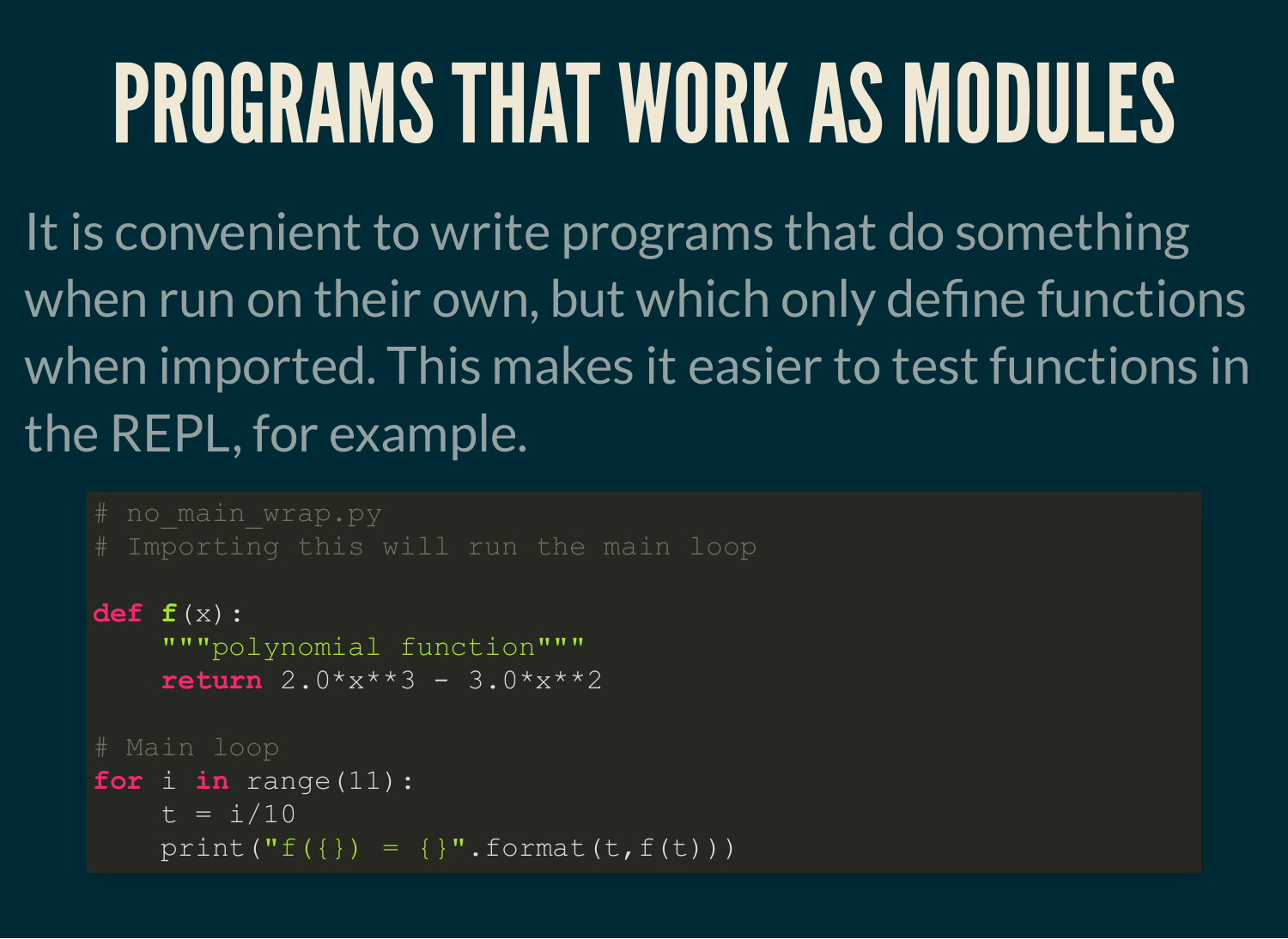```
def f(x):
     """polynomial function"""
    return 2.0****3 - 3.0****2
```

```
def main():
     for i in range(11):
       t = i/10print("f({}) = {}".format(t,f(t)))
```

```
if name ==" main ":
    main()
```